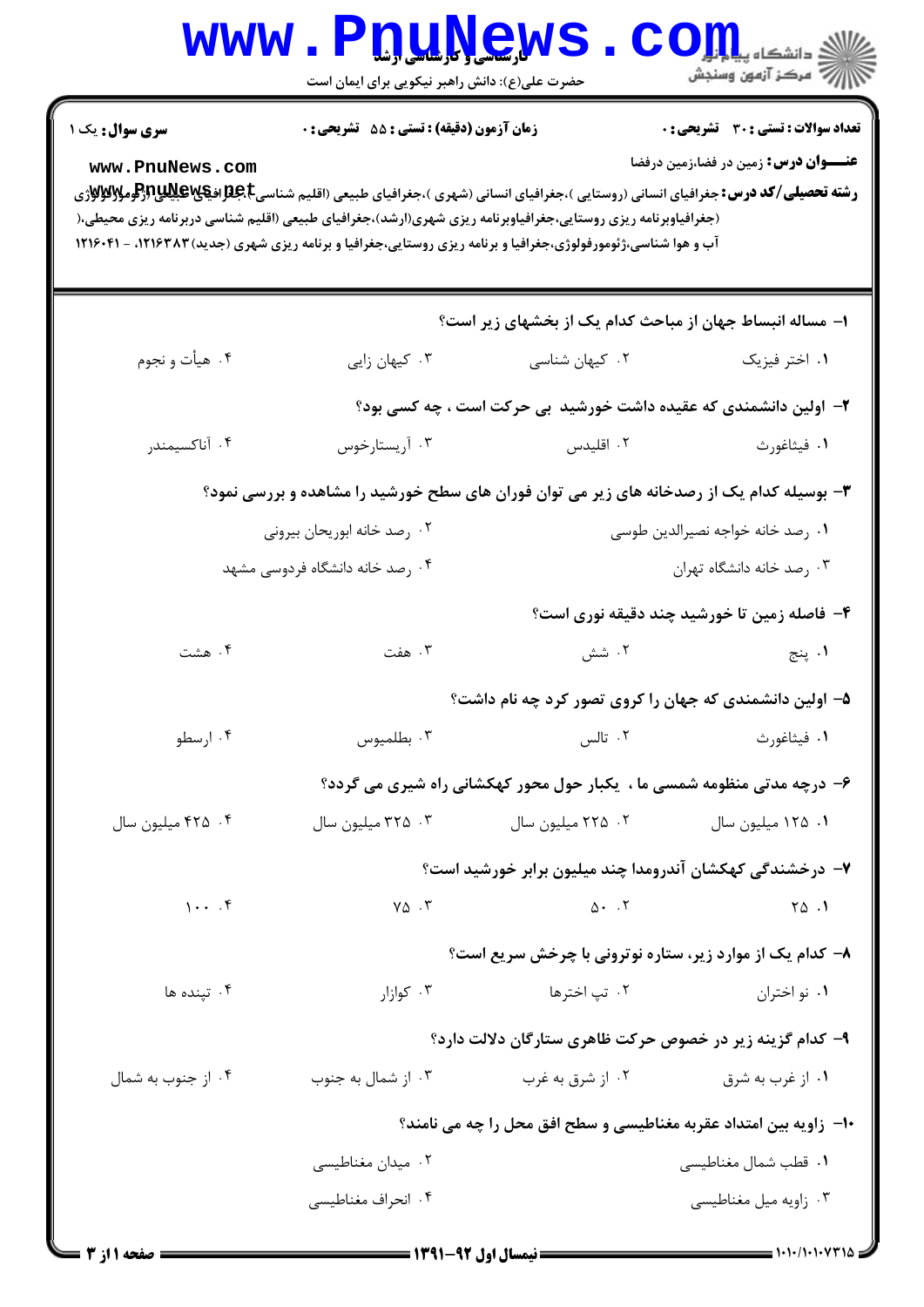| <b>WWW . L</b>                                                                       | <b><u>QUUGW</u></b><br>حضرت علی(ع): دانش راهبر نیکویی برای ایمان است                                                                                                                                                                                                                                                                                                              |                                            | $CO_{\frac{1}{2}}$ انشڪاه يا<br>أأأ مركز آزمون وسنجش                                         |  |  |
|--------------------------------------------------------------------------------------|-----------------------------------------------------------------------------------------------------------------------------------------------------------------------------------------------------------------------------------------------------------------------------------------------------------------------------------------------------------------------------------|--------------------------------------------|----------------------------------------------------------------------------------------------|--|--|
| <b>سری سوال :</b> ۱ یک<br>www.PnuNews.com                                            | زمان آزمون (دقیقه) : تستی : 55 تشریحی : 0                                                                                                                                                                                                                                                                                                                                         |                                            | <b>تعداد سوالات : تستي : 30 ٪ تشريحي : 0</b><br><b>عنــــوان درس:</b> زمین در فضا،زمین درفضا |  |  |
|                                                                                      | <b>رشته تحصیلی/کد درس:</b> جغرافیای انسانی (روستایی )،جغرافیای انسانی (شهری )،جغرافیای طبیعی (اقلیم شناسی <b>E،طبلایاتیاش از اومولایو للای</b><br>)،جغرافیاوبرنامه ریزی روستایی،جغرافیاوبرنامه ریزی شهری(ارشد)،جغرافیای طبیعی (اقلیم شناسی دربرنامه ریزی محیطی)<br>۱۲۱۶۰۴۱ - ،آب و هوا شناسی،ژئومورفولوژی،جغرافیا و برنامه ریزی روستایی،جغرافیا و برنامه ریزی شهری (جدید) ۱۲۱۶۳۸۳ |                                            |                                                                                              |  |  |
|                                                                                      | 1۱– کدام یک از دانشمندان ، سن کره زمین را با توجه به میزان نمک موجود در اقیانوسها تخمین زد؟                                                                                                                                                                                                                                                                                       |                                            |                                                                                              |  |  |
| ۰۴ اراتوستن                                                                          | ۰۳ گیلبرت                                                                                                                                                                                                                                                                                                                                                                         | ۰۲ جان جولی                                | ۰۱ لرد کلوین                                                                                 |  |  |
|                                                                                      |                                                                                                                                                                                                                                                                                                                                                                                   |                                            | <b>۱۲</b> - کدام یک از لایه های زیرتا ارتفاع ۶۰ کیلومتری زمین امتداد دارد؟                   |  |  |
| ۰۴ ترموسفر                                                                           | ۰۳ مزوسفر                                                                                                                                                                                                                                                                                                                                                                         | ۰۲ استراتوسفر                              | ۰۱ تروپوسفر                                                                                  |  |  |
|                                                                                      |                                                                                                                                                                                                                                                                                                                                                                                   |                                            | ۱۳- کدام گزینه زیر از دلایل حرکت چرخشی زمین می باشد؟                                         |  |  |
|                                                                                      | ۰۲ اختلاف منظر ستاره ای                                                                                                                                                                                                                                                                                                                                                           |                                            | ۰۱ بیراهی نور ستارگان                                                                        |  |  |
|                                                                                      | ۰۴ انحراف جریانهای دریایی                                                                                                                                                                                                                                                                                                                                                         |                                            | ۰۳ اختلاف مدت شبانه روز                                                                      |  |  |
|                                                                                      |                                                                                                                                                                                                                                                                                                                                                                                   |                                            | ۱۴- گرما و نور خورشید چند میلیارد سال است که بر زمین می تابد؟                                |  |  |
| ۰۴ شش                                                                                | ۰۳ پنج                                                                                                                                                                                                                                                                                                                                                                            | ۰۲ چهار                                    | ۰۱ سه                                                                                        |  |  |
|                                                                                      | ۱۵- کدام مورد زیر در همجوشی هسته ای به هسته هلیوم و مقدار زیادی انرژی تبدیل می شود؟                                                                                                                                                                                                                                                                                               |                                            |                                                                                              |  |  |
| ۰۴ کربن                                                                              | ۰۳ هيدروژن                                                                                                                                                                                                                                                                                                                                                                        | ۰۲ نیتروژن                                 | ۰۱ اکسیژن                                                                                    |  |  |
|                                                                                      |                                                                                                                                                                                                                                                                                                                                                                                   |                                            | ۱۶– زمان حرکت چرخشی خورشید در حوالی قطب چقدر است؟                                            |  |  |
| ۰۴ روز                                                                               | ۰۳ روز                                                                                                                                                                                                                                                                                                                                                                            | ۰۲ روز                                     | ۰۱ ۲۵ روز                                                                                    |  |  |
|                                                                                      |                                                                                                                                                                                                                                                                                                                                                                                   |                                            | 17- منطقه بالای جو خورشید را چه می نامند؟                                                    |  |  |
| ۰۴ جو خارجي                                                                          | ۰۳ رنگين سپهر                                                                                                                                                                                                                                                                                                                                                                     | ۰۲ تاج خورشیدی                             | ۰۱ شید سپهر                                                                                  |  |  |
|                                                                                      |                                                                                                                                                                                                                                                                                                                                                                                   |                                            | ۱۸- مطالعه ی بیناب لکه های خورشیدی، دمای چند درجه کلوین را به دست داده است؟                  |  |  |
| $f_0 \cdots f$                                                                       | $F \cdots$ $\uparrow$                                                                                                                                                                                                                                                                                                                                                             | $\Gamma \Delta \cdot \cdot \cdot$ $\Gamma$ | $\uparrow \cdots$ .                                                                          |  |  |
| ۱۹– کدام یک از موارد زیر ، سبب پرنور شدن مناطقی از سطح خورشید به طور ناگهانی می شود؟ |                                                                                                                                                                                                                                                                                                                                                                                   |                                            |                                                                                              |  |  |
|                                                                                      | ۰۲ شراره های خورشیدی                                                                                                                                                                                                                                                                                                                                                              |                                            | ١. پلاژها                                                                                    |  |  |
|                                                                                      | ۰۴ , شته ها                                                                                                                                                                                                                                                                                                                                                                       |                                            | ۰۳ زبانه های خورشیدی                                                                         |  |  |
| ۲۰– خورشید سالیانه حدود چند میلیون تن ماده به صورت باد خورشیدی از دست می دهد؟        |                                                                                                                                                                                                                                                                                                                                                                                   |                                            |                                                                                              |  |  |
| ۰۴ چهار میلیون تن                                                                    | ۰۳ سه میلیون تن                                                                                                                                                                                                                                                                                                                                                                   | ۰۲ دو میلیون تن                            | ٠١. يک ميليون تن                                                                             |  |  |
|                                                                                      |                                                                                                                                                                                                                                                                                                                                                                                   |                                            |                                                                                              |  |  |